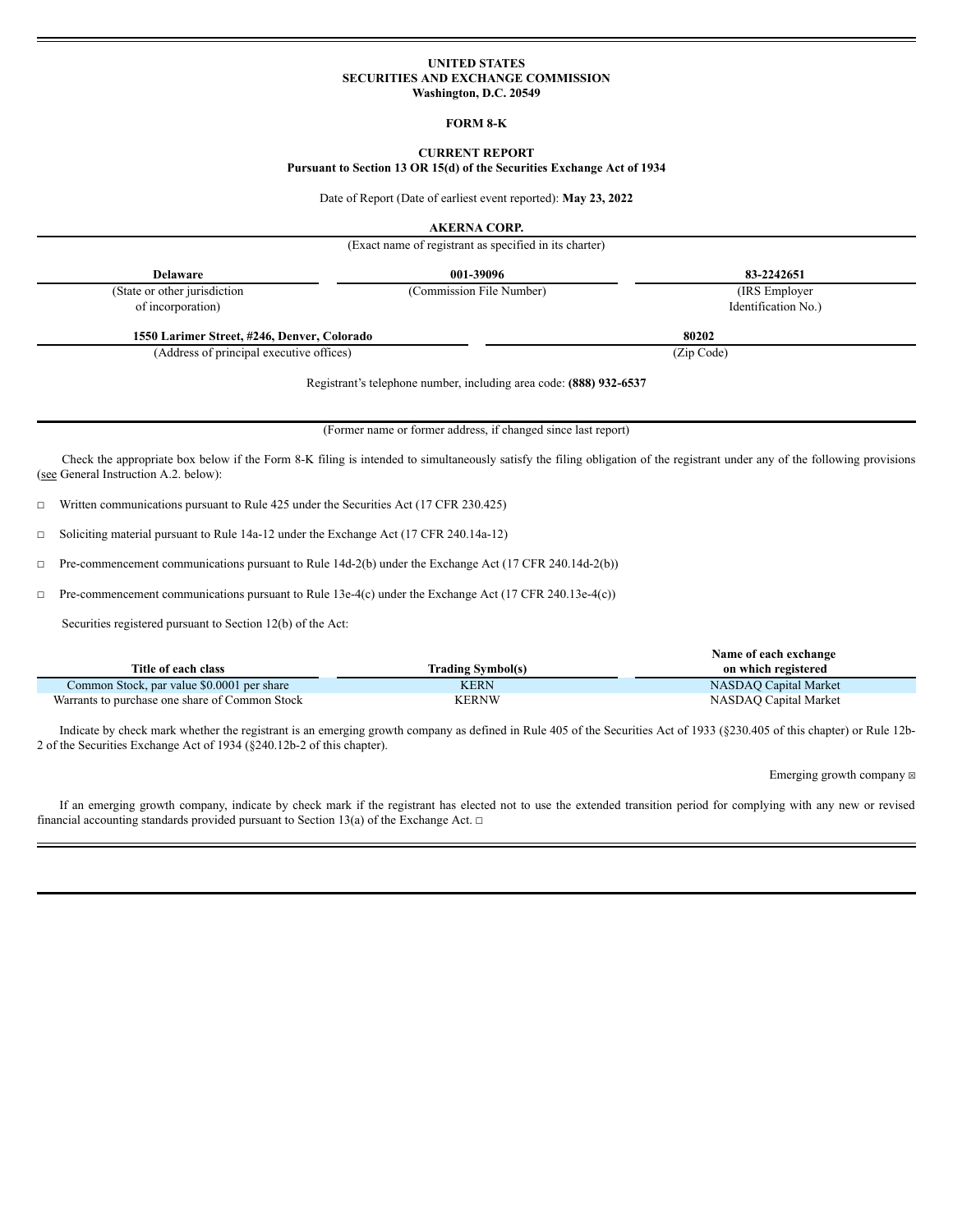#### **Item 1.01 Entry into a Material Definitive Agreement**

On May 23, 2022, Akerna Corp. ("Akerna" or the "Company") entered into an amending agreement (the "Amendment") to the Amended and Restated Stock Purchase Agreement, dated as of October 1, 2021 (the "Original Agreement"), by and among the Company, The Nav People, Inc., a Delaware corporation d/b/a "365 Cannabis") (the "365 Cannabis") and Matthew Dredge, Ian Humphries, Jeff Kiehn, David Walker and Quartermain Investment Holdings Ltd. (collectively, the "Sellers").

Pursuant to the Amendment, Section 2.04(a) of the Original Agreement was amended to provide that the Sellers could elect to have the potential earn-out payment described therein paid in cash or in shares of the Company or in any combination thereof. The Original Agreement previously had provided that the Company could elect whether to pay the earn-out payment in cash or in shares of the Company. Under the Amendment, if a Seller elects to have any portion of the earn-out payment paid in cash such amount payable will be reduced by 25%. Further, Section 2.04(b) of the Original Agreement was amendment to reflect the administrative handling of the earn-out payment to the Sellers in cash or shares of the Company.

Pursuant to the Amendment, Section 2.06 of the Original Agreement was amended to require that \$100,000 the Second Post-Closing Payment (as defined in the Original Agreement) will be made at the end of June 2022 on the same day on which the Buyer's end-of-month payroll is run and on each of the next four months thereafter, in each such month on the same day on which the Buyer's end-of-month payroll is run.

#### **Item 2.05 Costs Associated with Exit or Disposal Activities.**

On May 25, 2022, the Company announced its implementation of certain expense reduction measures, approved by the Company's board of directors on May 24, 2022, including a reduction of the Company's workforce by 59 full-time employees, or approximately 33% of the Company. The corporate restructuring follows the Company's recent decision to address liquidity concerns in part by focusing its initiatives on its enterprise business and new market expansion of the SMB business.

As a result of the corporate restructuring, the company anticipates reporting \$690,000 in total costs in its second quarter of 2022 to implement the reduction in force, including the following cost elements: \$630,000 in severance and associated payroll taxes; \$40,000 in legal costs; and \$20,000 in employee insurance benefits. Of the total cost, \$440,000 in salaries, payroll taxes and benefits costs would have been reported in its second quarter if the reduction in force had not been implemented. The corporate restructuring is expected to be substantially completed by the end of the second quarter of 2022. The estimates of costs that the Company expects to incur and the timing thereof are subject to a number of assumptions and actual results may differ. The Company may also incur other charges or cash expenditures not currently contemplated in connection with the corporate restructuring. This estimate may change due to future changes in the Company's stock price. If the Company subsequently determines that it will incur additional material restructuring costs or charges or there are material differences from the ranges provided, the Company will file an amendment to this Current Report on Form 8-K (this "Current Report") to disclose any such material costs, charges or differences.

## Item 3.01 Notice of Delisting or Failure to Satisfy a Continued Listing Rule or Standard; Transfer of Listing.

On May 24, 2022, the Company received a letter from the Listing Qualifications Staff of The Nasdaq Stock Market LLC ("Nasdaq") indicating that, based upon the closing bid price of the Company's common stock, par value \$0.0001 per share ("Common Stock"), for the last 30 consecutive business days, the Company is not currently in compliance with the requirement to maintain a minimum bid price of \$1.00 per share for continued listing on The Nasdaq Capital Market, as set forth in Nasdaq Listing Rule 5550(a)(2) (the "Notice").

The Notice has no immediate effect on the continued listing status of the Company's Common Stock on The Nasdaq Capital Market, and, therefore, the Company's listing remains fully effective.

The Company is provided a compliance period of 180 calendar days from the date of the Notice, or until November 21, 2022, to regain compliance with the minimum closing bid requirement, pursuant to Nasdaq Listing Rule 5810(c)(3)(A). If at any time before November 21, 2022, the closing bid price of the Company's Common Stock closes at or above \$1.00 per share for a minimum of 10 consecutive business days, subject to Nasdaq's discretion to extend this period pursuant to Nasdaq Listing Rule 5810(c)(3)(G) to 20 consecutive business days, Nasdaq will provide written notification that the Company has achieved compliance with the minimum bid price requirement, and the matter would be resolved. If the Company does not regain compliance during the compliance period ending November 21, 2022, then Nasdaq may grant the Company a second 180 calendar day period to regain compliance, provided the Company meets the continued listing requirement for market value of publicly-held shares and all other initial listing standards for The Nasdaq Capital Market, other than the minimum closing bid price requirement, and notifies Nasdaq of its intent to cure the deficiency.

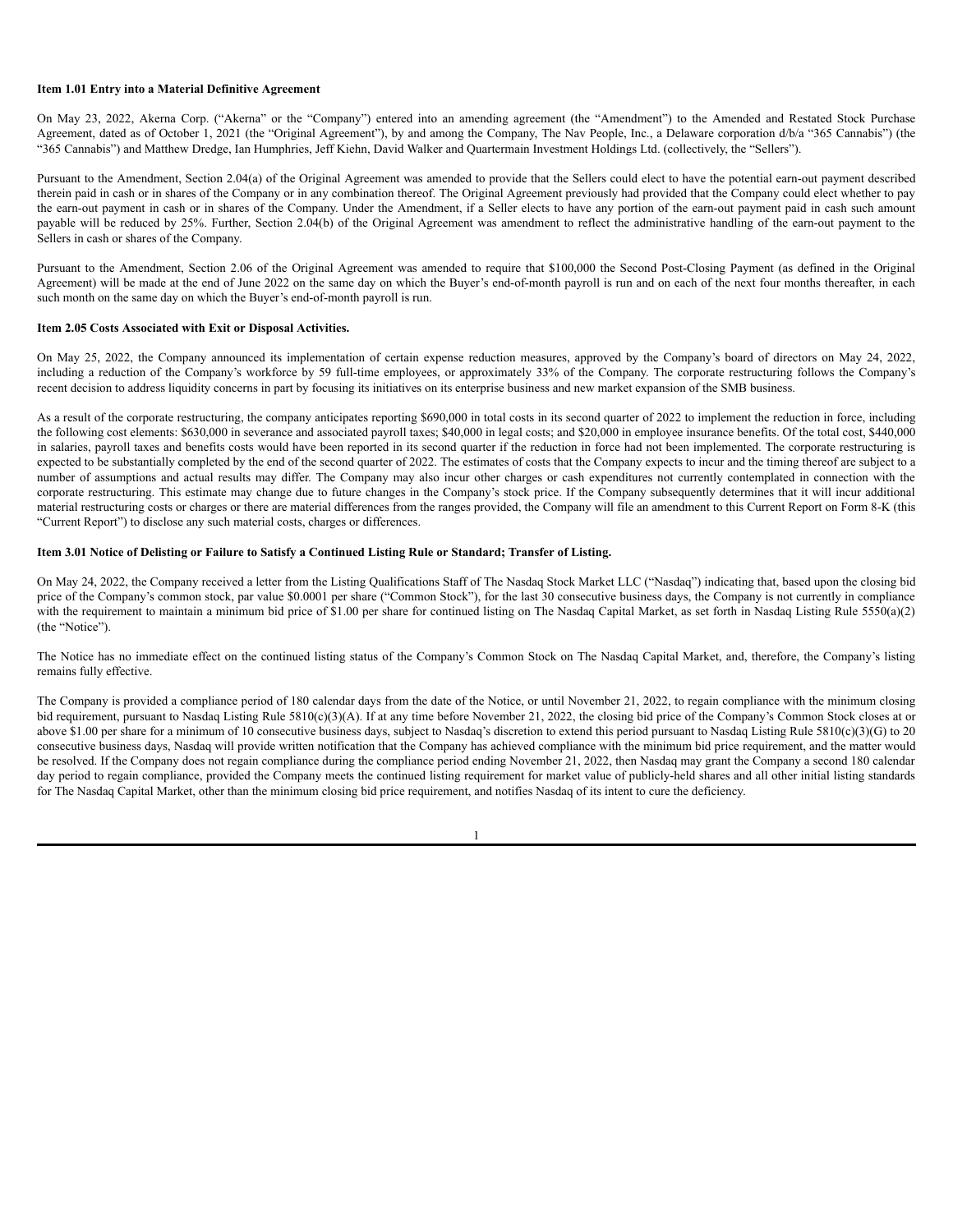The Company will continue to monitor the closing bid price of its Common Stock and seek to regain compliance with all applicable Nasdaq requirements within the allotted compliance periods. If the Company does not regain compliance within the allotted compliance periods, including any extensions that may be granted by Nasdaq, Nasdaq will provide notice that the Company's Common Stock will be subject to delisting. The Company would then be entitled to appeal that determination to a Nasdaq hearings panel. There can be no assurance that the Company will regain compliance with the minimum bid price requirement during the 180-day compliance period, secure a second period of 180 days to regain compliance or maintain compliance with the other Nasdaq listing requirements.

## Item 5.02. Departure of Directors or Certain Officers; Election of Directors; Appointment of Certain Officers; Compensatory Arrangements of Certain Officers.

On May 25, 2022, the stockholders of the Company approved an amendment to the Company's Amended and Restated 2019 Long Term Incentive Plan (the "Incentive Plan") to increase the number of shares available under the Incentive Plan by 2,934,962 shares of common stock of the Company.

The above description of the amended provisions of the Incentive Plan is qualified in its entirety by the amended Incentive Plan, which is attached hereto as Exhibit 10.1 and is incorporated herein by reference.

On May 27, 2022, in relation the Company's corporate restructuring, the Company's executive leadership team agreed to 25% reduction in salary. As a result, the salaries of Jessica Billingsley, Chief Executive Officer, David McCullough, Chief Technology Officer, and Raymond Thompson, Special Advisor to the Chief Executive Officer, have been reduced by 25%.

## **Item 5.03 Amendments to Articles of Incorporation or Bylaws; Change in Fiscal Year.**

On May 27, 2022, the Company filed an amendment to its Amended and Restated Certificate of Incorporation to amend Article 4 thereof to increase the number of authorized shares of common stock, par value \$0.001, from 75,000,000 shares to 150,000,000 shares.

The first sentence of Article 4 which previously read:

"FOURTH: The total number of shares of all classes of capital stock which the Corporation shall have authority to issue is 80,000,000, of which 75,000,000 shares shall be common stock of the par value \$0.0001 per share ("Common Stock") and 5,000,000 shares shall be preferred stock of the par value of \$0.0001 per share ("Preferred Stock")."

Will now read:

"FOURTH: The total number of shares of all classes of capital stock which the Corporation shall have authority to issue is 155,000,000, of which 150,000,000 shares shall be common stock of the par value \$0.0001 per share ("Common Stock") and 5,000,000 shares shall be preferred stock of the par value of \$0.0001 per share ("Preferred Stock")."

The Amendment to the Amended and Restated Certificate of Incorporation is attached hereto as Exhibit 3.1 and is incorporated herein by reference.

### **Item 5.07. Submission of Matters to a Vote of Security Holders.**

On May 25, 2022, the Company reconvened its 2022 annual meeting of stockholders (the "Annual Meeting"). The matters submitted for a vote and the related results are set forth below. A more detailed description of each proposal is set forth in the Company's proxy statement on Schedule 14A, as filed with the Commission on April 19, 2022. A total of 23,353,671 shares of common stock of the Company were represented at the Annual Meeting, in person or by proxy, being approximately 67% of the outstanding voting securities of the Company as of the record date for the Annual Meeting on March 31, 2022 and representing a quorum for the conduct of business at the Annual Meeting.

 $\mathcal{L}$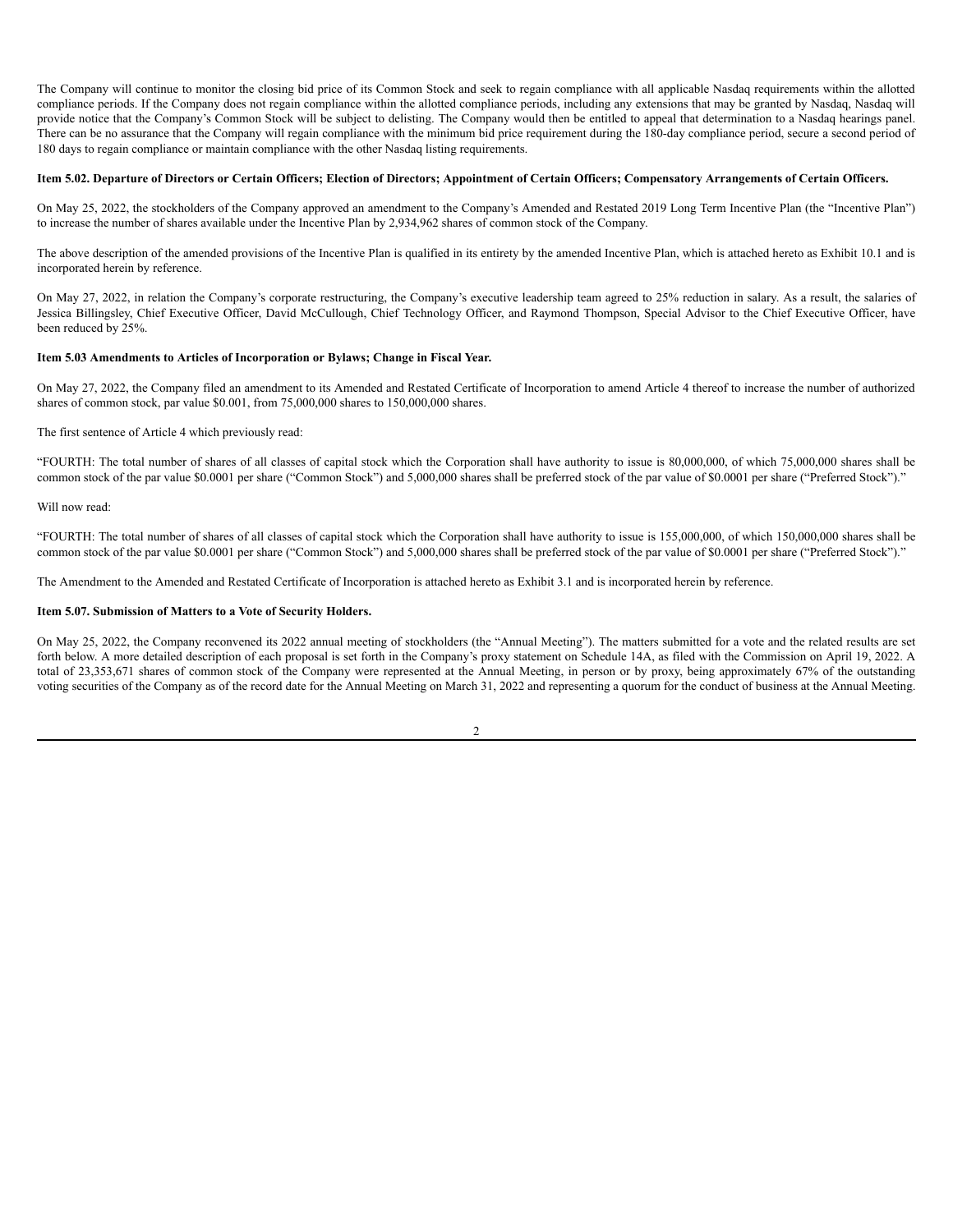The voting results were as follows:

# **Proposal One – Election of Class I Directors**

All directors nominated were elected as Class I directors to the Company's board of directors.

|                        | For        | Against | Withhold  | <b>Broker Non-Vote</b> |
|------------------------|------------|---------|-----------|------------------------|
| (1) Matthew Kane       | 11.530.030 |         | 1.206.440 | 7,617,201              |
| (2) Tahira Rehmatullah | 11,769,399 |         | 3,967,071 | 7,617,201              |

## **Proposal Two– Ratification of the Appointment of Auditors**

By a resolution passed, the appointment of Marcum LLP, as the Company's independent registered public accounting firm for the fiscal year ending December 31, 2022, was ratified by the stockholders.

| F OI                    | Against | Abstain                                      | Non-Vote<br>Broker |
|-------------------------|---------|----------------------------------------------|--------------------|
| 500.64<br>$\mathcal{L}$ | 5.01    | $\sim$ $\sim$ $\sim$<br>$\sim$ $\sim$ $\sim$ |                    |

## Proposal Three - Approval of the Convertible Note Nasdaq 20% Cap Removal Proposal, as described in the Proxy Statement

| гoі       | Against       | Abstain | Non-Vote<br>Broker |
|-----------|---------------|---------|--------------------|
| 2.806.143 | ,781,926<br>- | 148,401 | 7.201<br>7.617     |
|           |               |         |                    |

# Proposal Four - Approval of the 365 Nasdaq 20% Cap Removal Proposal, as described in the Proxy Statement

| For        | Against          | Abstain             | Broker<br>Mon-Vote<br>$\sim$ $\sim$ $\sim$ |
|------------|------------------|---------------------|--------------------------------------------|
| 12.806.722 | 705212<br>0.7.41 | 525<br>144<br>ヿ、┙┙。 | .617.201                                   |

### Proposal Five – Approval of the Amendment to the Company's Amended and Restated Certificate of Incorporation to Increase Authorized Capital from 75,000,000 **Shares of Common Stock to 150,000,000 Shares.**

| FОI                | Against                      | Abstain | Broker Non-Vote |
|--------------------|------------------------------|---------|-----------------|
| .599.087<br>$\sim$ | $\sim$<br><b>1.022</b><br>h. | 39.962  |                 |

## Proposal Six - Approval of the Amendment to the Company's 2019 Long Term Incentive Stock Plan to Increase Shares Available under the Plan by 2,934,962 Shares.

| For                      | Against    | Abstain | Non-Vote<br>Broker |
|--------------------------|------------|---------|--------------------|
| $10.915.91$ <sup>*</sup> | 730<br>270 | 541.818 | 7.201<br>.61       |

All matters before the stockholders being approved, Proposal 7 was not necessary and was not voted on at the reconvened Annual Meeting.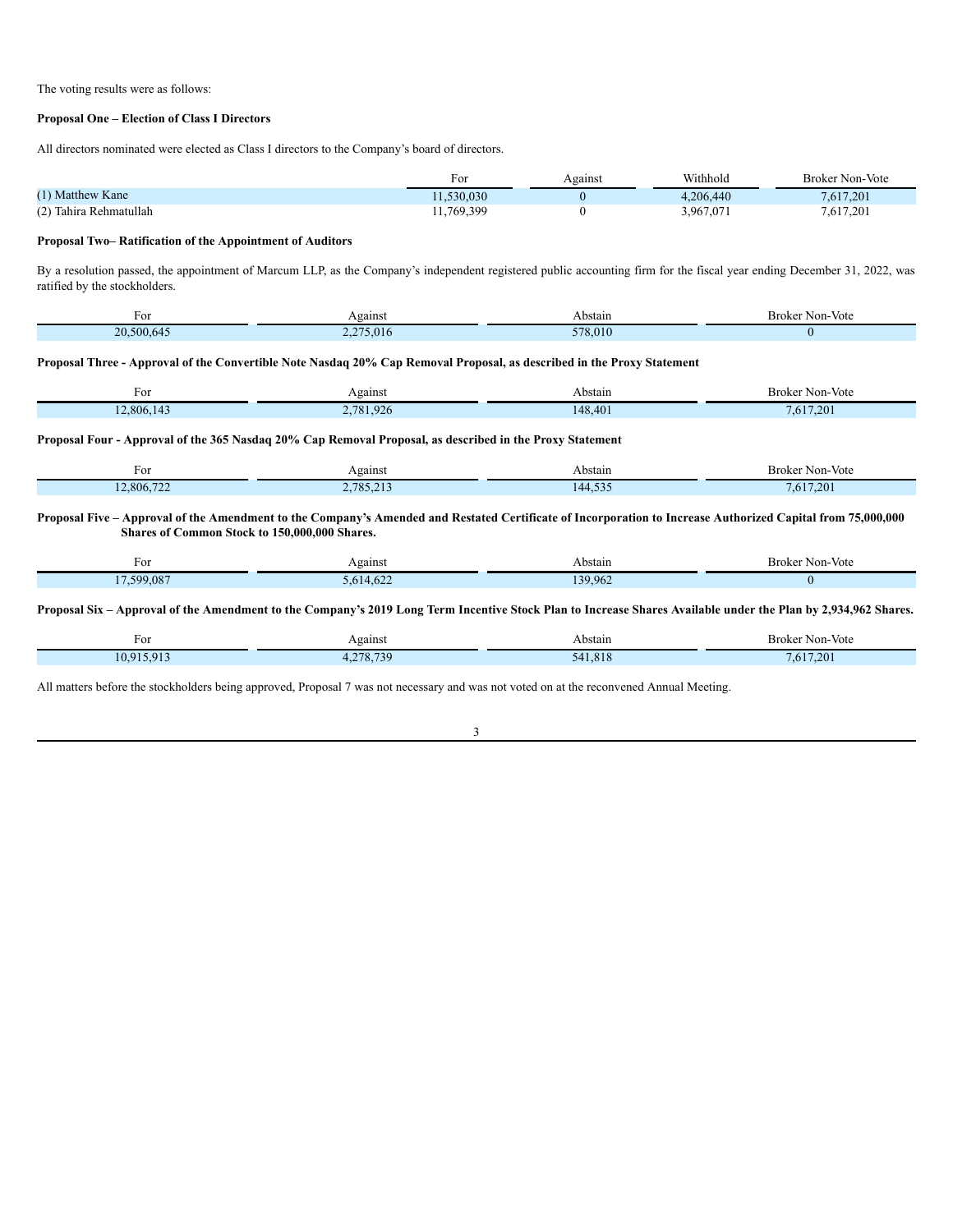### **Item 8.01. Other Events.**

On May 27, 2022, the Company issued a press release announcing the corporate restructuring. A copy of the press release is attached hereto as Exhibit 99.1 and is incorporated herein by reference.

### **Item 9.01. Financial Statements and Exhibits.**

#### (d) Exhibits.

| 3.1  | Amendment to the Amended and Restated Certificate of Incorporation                                                                                         |
|------|------------------------------------------------------------------------------------------------------------------------------------------------------------|
| 10.1 | <u>Amended 2019 Long Term Incentive Plan (incorporated by reference to Appendix C to the Company's definitive proxy statement on Schedule 14A as filed</u> |
|      | with the Commission on April 19, 2022)                                                                                                                     |
| 99.1 | <u>Press release issued by Akerna Corp. on May 27, 2022</u>                                                                                                |
| 104  | Cover Page Interactive Data File (embedded within the Inline XBRL document)                                                                                |

#### **Forward-Looking Statements**

Certain statements made in this report are "forward-looking statements" within the meaning of the "safe harbor" provisions of the United States Private Securities Litigation Reform Act of 1995. When used in this press release, the words "estimates," "projected," "expects," "anticipates," "forecasts," "plans," "intends," "believes," "seeks," "may," "will," "should," "future," "propose" and variations of these words or similar expressions (or the negative versions of such words or expressions) are intended to identify forward-looking statements. Such forward-looking statements include but are not limited to statements regarding the estimates of costs regarding the corporate restructuring. These forward-looking statements are not guarantees of future performance, conditions or results, and involve a number of significant known and unknown risks, uncertainties, assumptions, and other important factors, many of which are outside Akerna's control, that could cause actual results or outcomes to differ materially from those discussed in the forward-looking statements. Important factors, among others that may affect actual results or outcomes, include risks and uncertainties disclosed from time to time in Akerna's filings with the U.S. Securities and Exchange Commission, including those under the heading "Risk Factors" in the Company's latest annual report on Form 10-K filed on March 31, 2022 and in its subsequent reports. You are cautioned not to place undue reliance on forward-looking statements. All information herein speaks only as of the date hereof, in the case of information about Akerna, or the date of such information, in the case of information from persons other than Akerna. Akerna undertakes no duty to update or revise the information contained herein.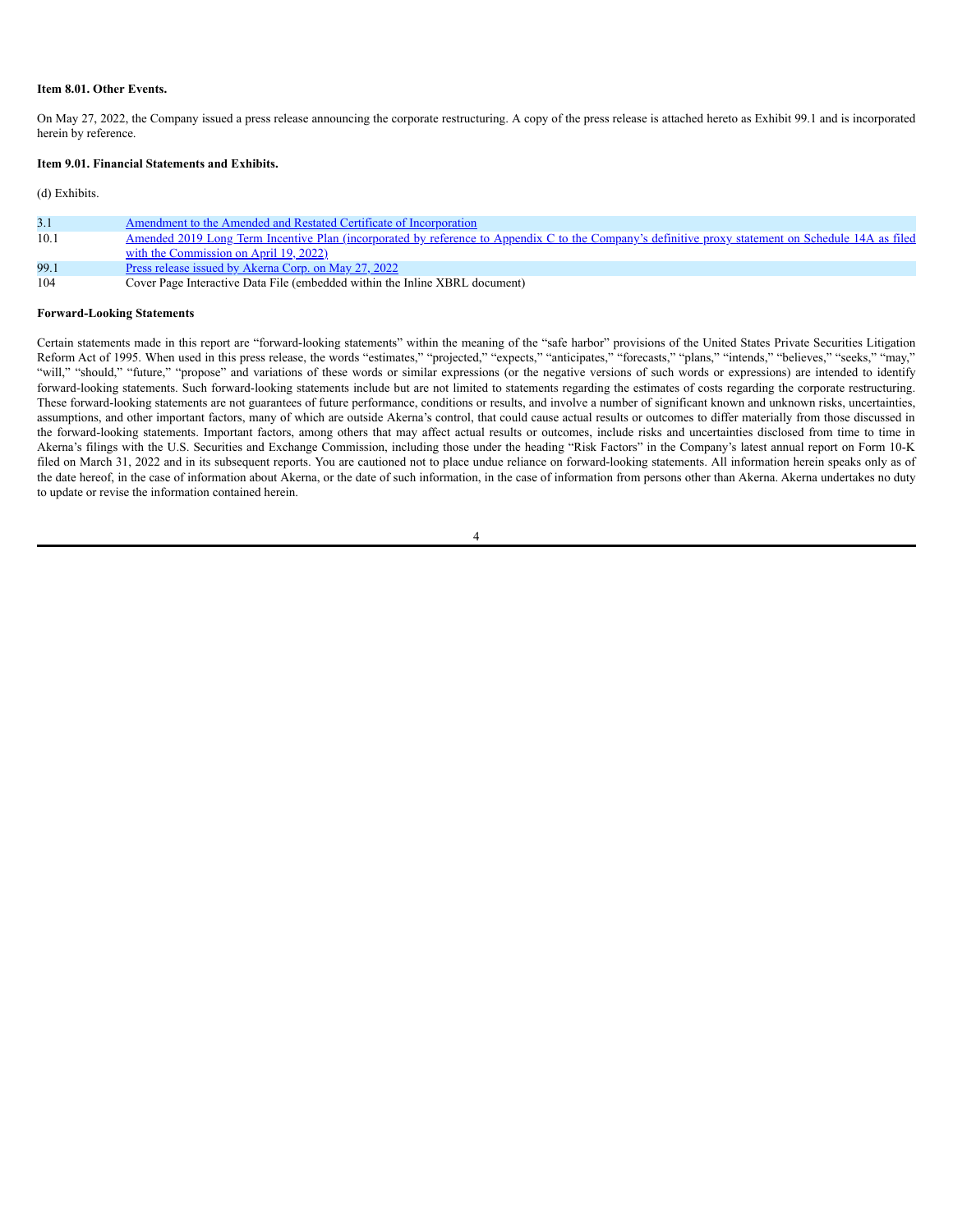# **SIGNATURES**

Pursuant to the requirements of the Securities Exchange Act of 1934, the registrant has duly caused this report to be signed on its behalf by the undersigned, hereunto duly authorized.

# Dated: May 27, 2022 **AKERNA CORP.**

By: /s/ Jessica Billingsley

Name: Jessica Billingsley Title: Chief Executive Officer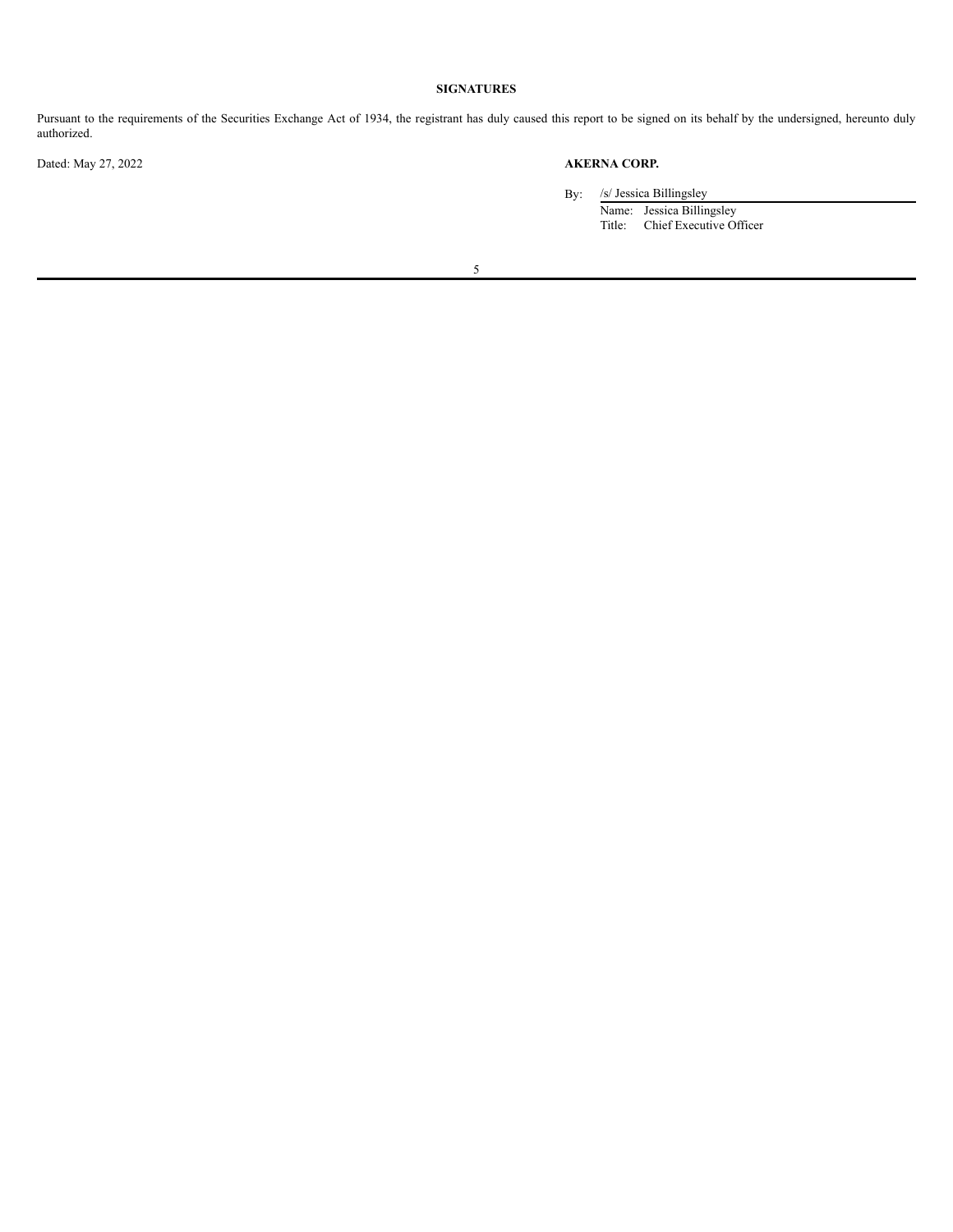## **FIRST CERTIFICATE OF AMENDMENT TO AMENDED AND RESTATED CERTIFICATE OF INCORPORATION OF AKERNA CORP.**

Akerna Corp. (the "**Corporation**"), a corporation duly organized and existing under the General Corporation Law of the State of Delaware (the "**DGCL**"), does hereby certify:

**FIRST**: That at a meeting of the Board of Directors of the Corporation (the "**Board**") resolutions were duly adopted authorizing the Corporation to execute and file with the Secretary of State of the State of Delaware amendments (the "**Amendment**") to the Corporation's amended and restated certificate of incorporation (the "**Certificate of Incorporation**") to increase the Corporation's authorized shares of common stock from 75,000,000 to 150,000,000.

#### **SECOND**:

1. The FOURTH Article of the Corporation's Certificate of Incorporation is hereby amended to read in its entirety as follows:

"FOURTH: The total number of shares of all classes of capital stock which the Corporation shall have authority to issue is 155,000,000, of which 150,000,000 shares shall be common stock of the par value \$0.0001 per share ("Common Stock") and 5,000,000 shares shall be preferred stock of the par value of \$0.0001 per share ("Preferred Stock").

A. Preferred Stock. The Board of Directors is expressly granted authority to issue shares of the Preferred Stock, in one or more series, and to fix for each such series such voting powers, full or limited, and such designations, preferences and relative, participating, optional or other special rights and such qualifications, limitations or restrictions thereof as shall be stated and expressed in the resolution or resolutions adopted by the Board of Directors providing for the issue of such series (a "Preferred Stock Designation") and as may be permitted by the DGCL. The number of authorized shares of Preferred Stock may be increased or decreased (but not below the number of shares thereof then outstanding) by the affirmative vote of the holders of a majority of the voting power of all of the then outstanding shares of the capital stock of the Corporation entitled to vote generally in the election of directors, voting together as a single class, without a separate vote of the holders of the Preferred Stock, or any series thereof, unless a vote of any such holders is required pursuant to any Preferred Stock Designation.

B. Common Stock. (1) Except as otherwise required by law or as otherwise provided in any Preferred Stock Designation, the holders of the Common Stock shall exclusively possess all voting power and each share of Common Stock shall have one vote.

(2) Subject to the prior rights of all classes or series of stock at the time outstanding having prior rights as to dividends or other distributions, the holders of shares of Common Stock shall be entitled to receive such dividends and other distributions in cash, property, or stock as may be declared on the Common Stock by the Board of Directors from time to time out of assets or funds of the Corporation legally available therefor and shall share equally on a per share basis in all such dividends and other distributions.

(3) Subject to the prior rights of creditors of the Corporation and the holders of all classes or series of stock at the time outstanding having prior rights as to distributions upon liquidation, dissolution or winding up of the Corporation, in the event of any liquidation, dissolution or winding up of the Corporation, either voluntary or involuntary, the holders of shares of Common Stock shall be entitled to receive their ratable and proportionate share of the remaining assets of the Corporation.

(4) No holder of shares of Common Stock shall have cumulative voting rights.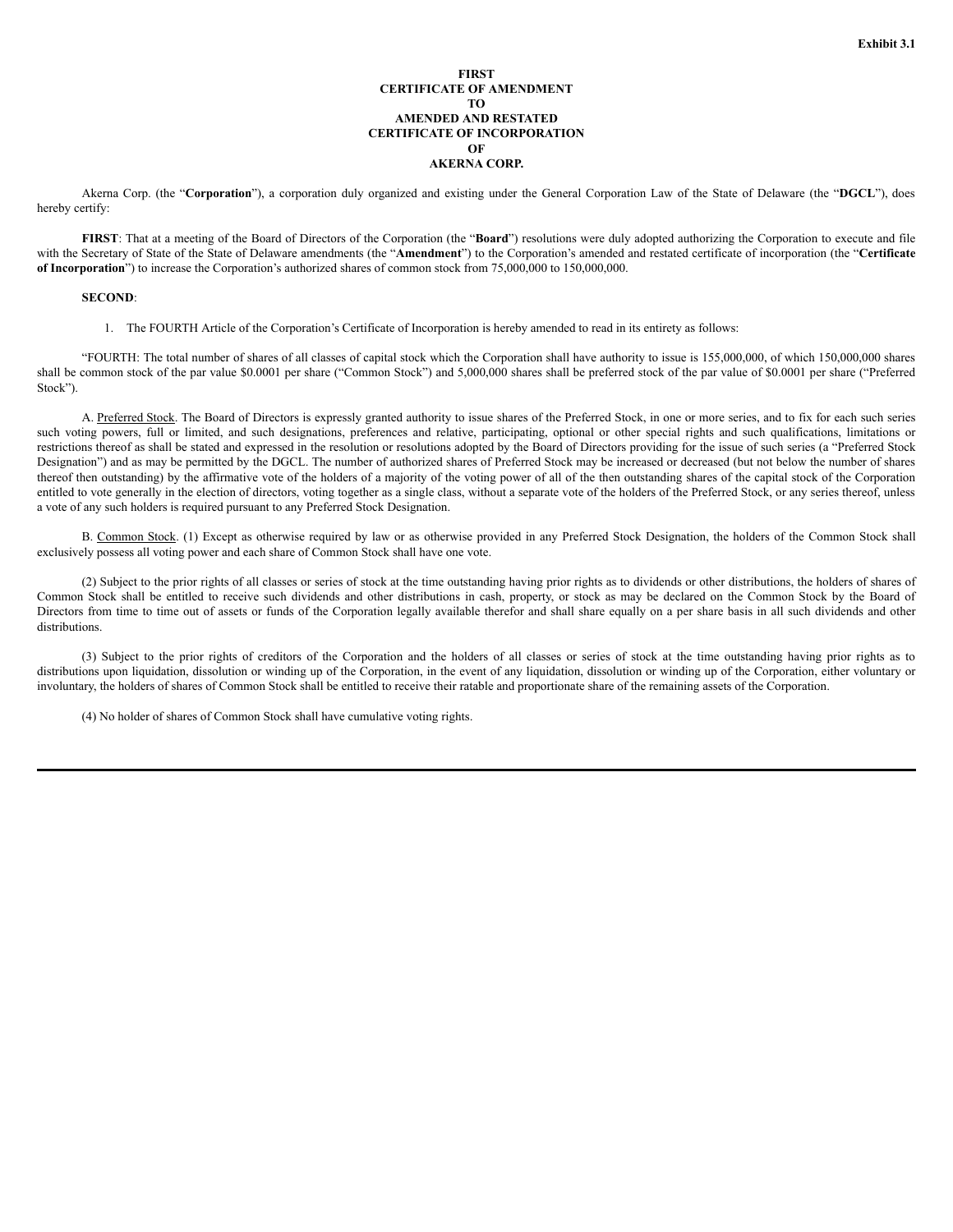(5) No holder of shares of Common Stock shall be entitled to preemptive or subscription rights pursuant to this Amended and Restated Certificate of Incorporation.

C. Power to Sell and Purchase Shares. Subject to the requirements of applicable law, the Corporation shall have the power to issue and sell all or any part of any shares of any class of stock herein or hereafter authorized to such persons, and for such consideration and for such corporate purposes, as the Board of Directors shall from time to time, in its discretion, determine, whether or not greater consideration could be received upon the issue or sale of the same number of shares of another class, and as otherwise permitted by law. Subject to the requirements of applicable law, the Corporation shall have the power to purchase any shares of any class of stock herein or hereafter authorized from such persons, and for such consideration and for such corporate purposes, as the Board of Directors shall from time to time, in its discretion, determine, whether or not less consideration could be paid upon the purchase of the same number of shares of another class, and as otherwise permitted by law."

**THIRD**: That pursuant to a resolution of the Board, a meeting of the stockholders of the Corporation was duly called and held upon notice in accordance with Section 222 of the DGCL at which meeting the necessary number of shares as required by statute were voted in favor of the Amendment.

**FOURTH**: That the aforesaid Amendment was duly adopted in accordance with the applicable provisions of Section 242 of the DGCL.

**FIFTH**: The foregoing amendment shall be effective upon filing of this Certificate of Amendment.

**SIXTH**: Except as herein amended, the Corporation's Certificate of Incorporation shall remain in full force and effect.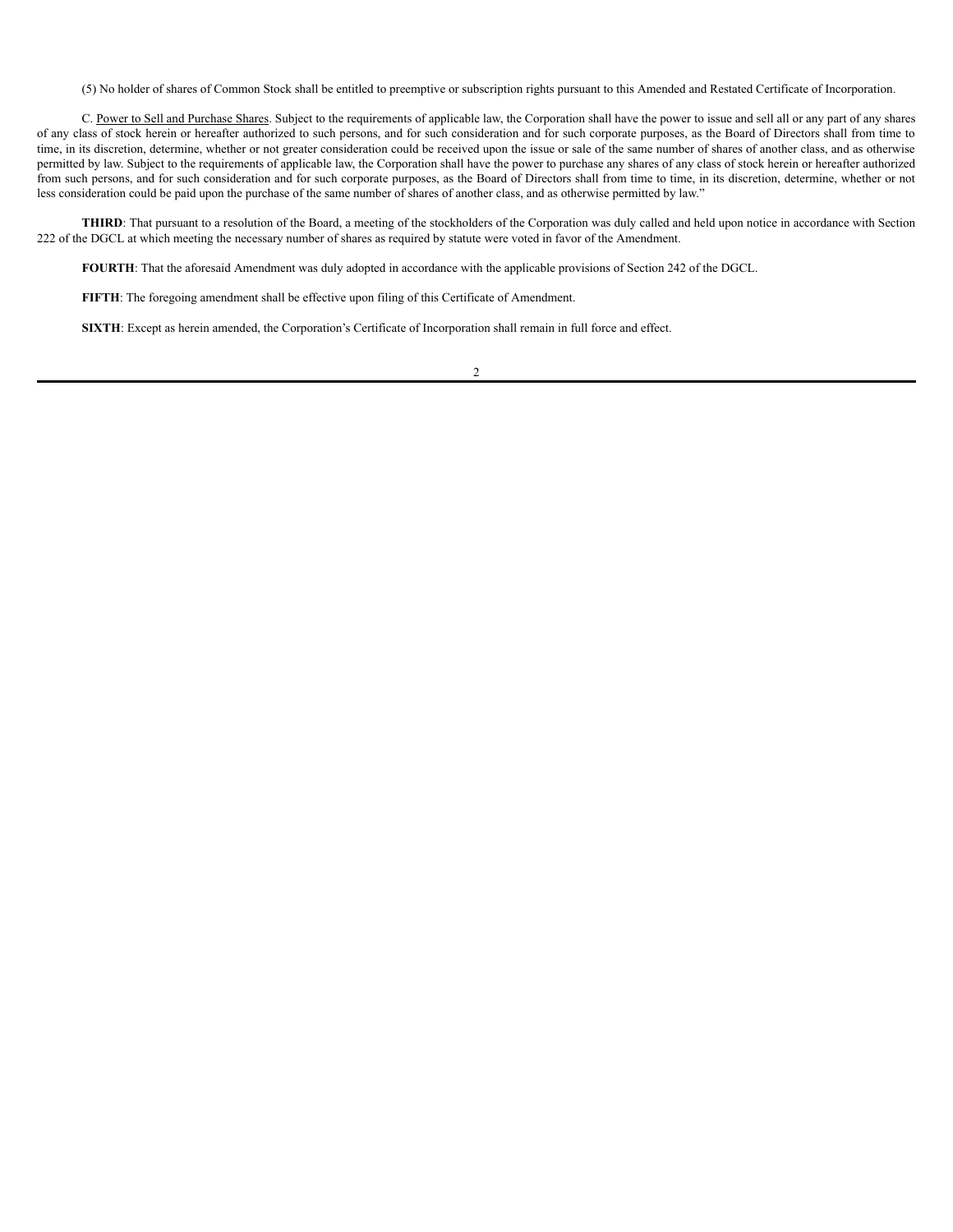IN WITNESS WHEREOF, the Corporation has caused this Certificate of Amendment to be executed by a duly authorized officer on this May 27, 2022.

# **AKERNA CORP.**

| /s/ Jessica Billingsley                        |
|------------------------------------------------|
| Jessica Billingsley<br>Chief Executive Officer |
|                                                |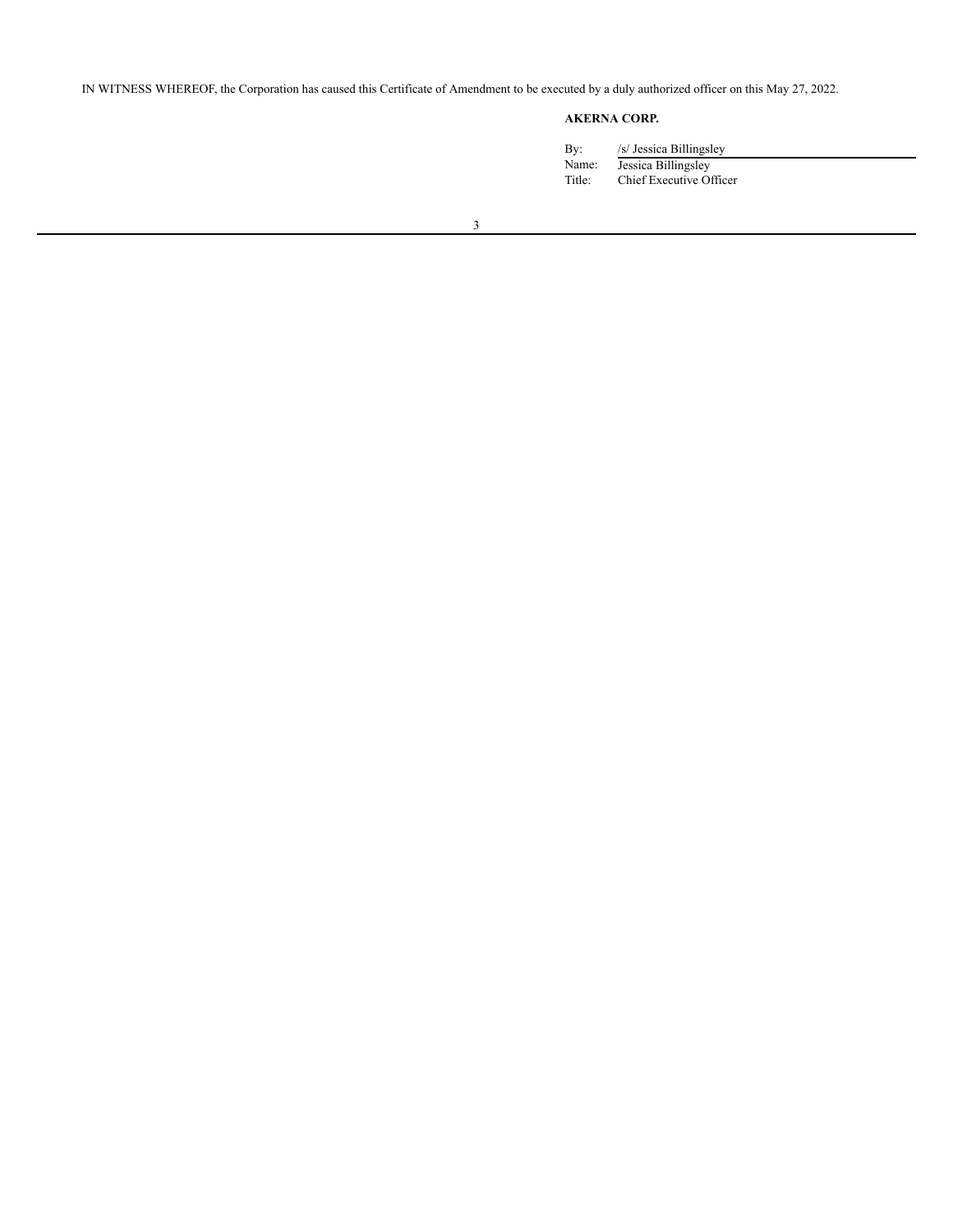

#### **Akerna Announces Corporate Restructuring**

#### Consolidation, Headcount, and Reductions Expected to Yield Material Annualized Cost Savings, effective July 1, 2022\

Denver, CO — **May 27, 2022** — Akerna Corp. (Nasdaq: KERN) ("Akerna"), a leading enterprise software company and developer of one of the most comprehensive technology infrastructures, ecosystems, and compliance engines powering the global cannabis industry, today announced that the Company is implementing a plan to reduce its workforce and operating costs in order to focus its resources, accelerate its path to profitability, and create stakeholder value.

"Our sales performance in 2022 has thus far met our expectations. We believe we are showing signs of progress with revenue now at a run rate of \$27m at last filing," commented Jessica Billingsley, Akerna's Chief Executive Officer. "While we believe we can continue to grow revenue and continue to reduce expenses over time, we have made the decision to focus our initiatives on our enterprise business and new market expansion of our SMB business, at least until the market conditions and the regulatory environment are in more favorable territory.

"We can see a path to positive cash flows and profitability, and the board and the management team are committed to getting there on an accelerated timetable. While we continue to deal with liquidity concerns, our headcount reduction and additional cost savings measures represent a material annual cost savings. As part of this restructure, executive leadership team has also collectively agreed to a 25% reduction in salary to help support the company's cost savings initiatives. As we noted on our last earnings call, bookings have been strong and our CARR is \$21.1 million, and we are looking to continue to grow our top-line through a combination of enterprise wins as well as the opportunity we see in new market expansion from the SMB side of the business," added Ms. Billingsley.

As a result of the corporate restructuring, the company anticipates reporting \$690,000 in total costs in its second quarter of 2022 to implement the reduction in force, including the following cost elements: \$630,000 in severance and associated payroll taxes; \$40,000 in legal costs; and \$20,000 in employee insurance benefits. Of the total cost, \$440,000 in salaries, payroll taxes and benefits costs would have been reported in its second quarter if the reduction in force had not been implemented.

#### **Forward-Looking Statements**

Certain statements made in this report are "forward-looking statements" within the meaning of the "safe harbor" provisions of the United States Private Securities Litigation Reform Act of 1995. When used in this press release, the words "estimates," "projected," "expects," "anticipates," "forecasts," "plans," "intends," "believes," "seeks," "may," "will," "should," "future," "propose" and variations of these words or similar expressions (or the negative versions of such words or expressions) are intended to identify forward-looking statements. Such forward-looking statements include but are not limited to statements regarding our believe that we can continue to grow revenue and reduce costs, our belief that there is a pathway to positive cash flows and profitability, our belief that we can grow our top-line through enterprise wins and expansion into new markets and any statement regarding the future operating results of the Company. These forward-looking statements are not guarantees of future performance, conditions or results, and involve a number of significant known and unknown risks, uncertainties, assumptions, and other important factors, many of which are outside Akerna's control, that could cause actual results or outcomes to differ materially from those discussed in the forward-looking statements. Important factors, among others that may affect actual results or outcomes, include our ability to continue as a going concern given our current liquidity risks and the risks and uncertainties disclosed from time to time in Akerna's filings with the U.S. Securities and Exchange Commission, including those under the heading "Risk Factors" in the Company's latest annual report on Form 10-K filed on March 31, 2022 and in its subsequent reports. You are cautioned not to place undue reliance on forward-looking statements. All information herein speaks only as of the date hereof, in the case of information about Akerna, or the date of such information, in the case of information from persons other than Akerna. Akerna undertakes no duty to update or revise the information contained herein.